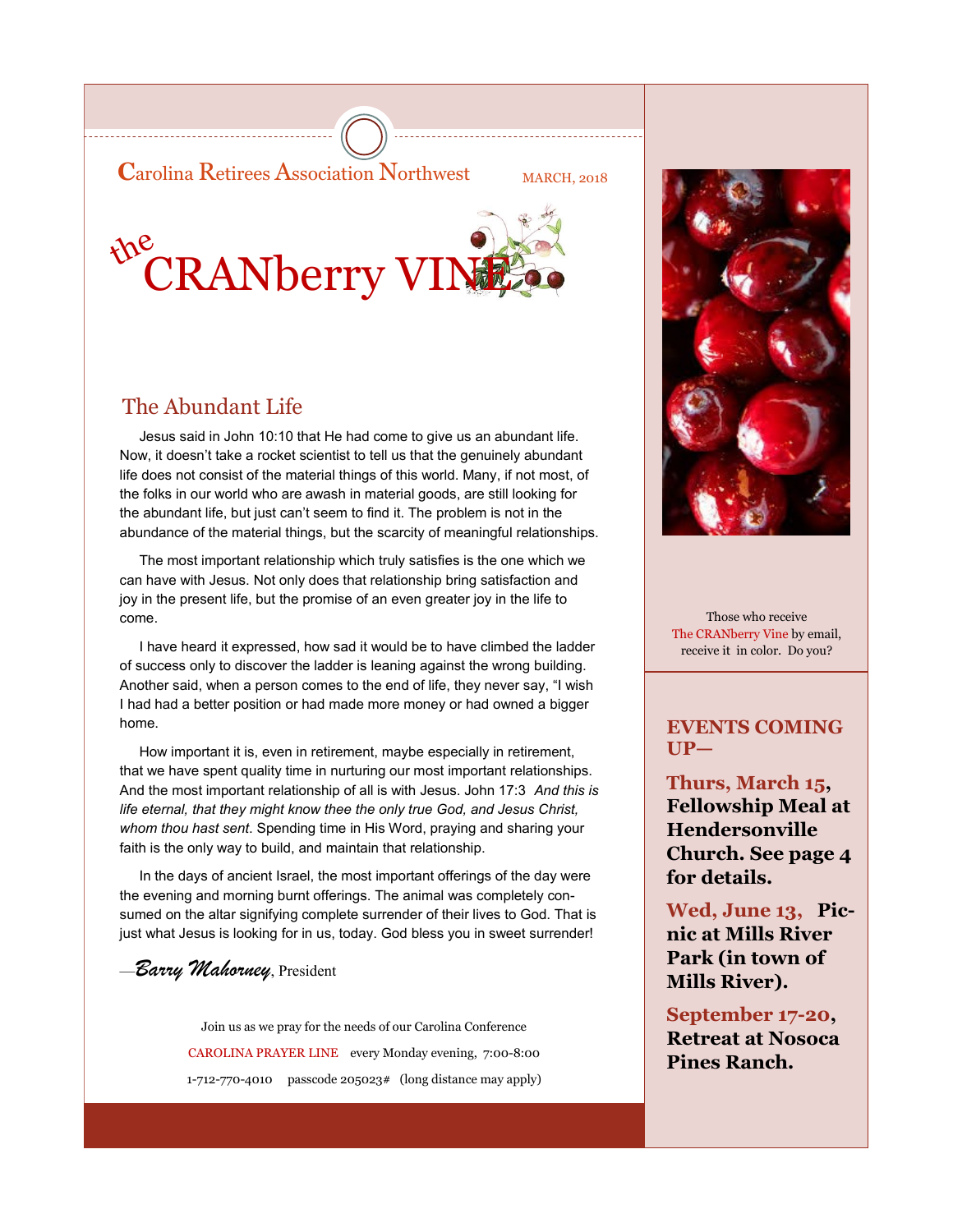

 In the second century, they brought a martyr before a king. The king wanted him to give up Christ and Christianity, but the man spurned the proposition.

 The king said, "If you don't do it, I will banish you."

 The man smiled and answered, "You can't banish me from Christ, for He says He will never leave me nor forsake me."

 The king got angry, and said, "Well, I will confiscate your property."

 And the man replied, "My treasures are laid up on high; you cannot get them."

 The king became still more angry, and said, "I will kill you."

 "Why," the man answered, "I have been dead forty years; I have been dead to the world, and my life is hid with Christ in God, and you cannot touch it."

 And so, let persecution come, we can rejoice continually; for our inheritance is sure, reserved for us unto the day when He who is our life shall appear, and we shall appear with Him in glory.—By D. L. Moody, *Signs of the Times*, September 23, 1913.

## YOU ARE INVITED TO CONTRIBUTE

This is your newsletter for you to enjoy reading and being a part of.

Whenever you come across something that is particularly inspirational to you, humorous or interesting, please think of your CRANberry Vine newsletter. This might be a short story, poem or just a one-liner. Share it. If you liked it, the rest of us would probably like it also.

Your contributions can be sent to the editor by email or snail mail whichever is most convenient for you. These will be inserted as appropriate and we have room.

# WE HAVE A WEBSITE!

**Carolina-Adventist-retirees.com** is a wonderful place to visit for many reasons. This is our official CRAN website that our communications director , Ron Quick, has put together and continues to add information.

 There are many valuable resources found here for us as retirees. One such is a video found on the front page about current phone scams. You must watch this!

 Our membership application is available here, and the retreat application will also be available after camp meeting. These are here for your convenience and also for you to tell your friends.

 Ron Quick is also anxious to interview you for a story about you and your interests or outreach. Please contact him if you have a story to tell!

### **CHRISTMAS BANQUET AT FLETCHER—SUPERB!**

 What a delightful event we had in December as we met together for a beautiful Christmas Banquet in the Leila Patterson Center on the campus of Fletcher Academy. The food was so delightful, the student servers were so courteous and helpful, and the piano music was as "frosting on the cake."



Oh, and yes, your hearts were generous and so appreciated as you gave over



those mattresses **that the same of the same of the same of the same of the same of the same of the same of the same of the same of the same of the same of the same of the same of the same of the same of the same of the sam** mission project. Thank you so much!

\$3,000 for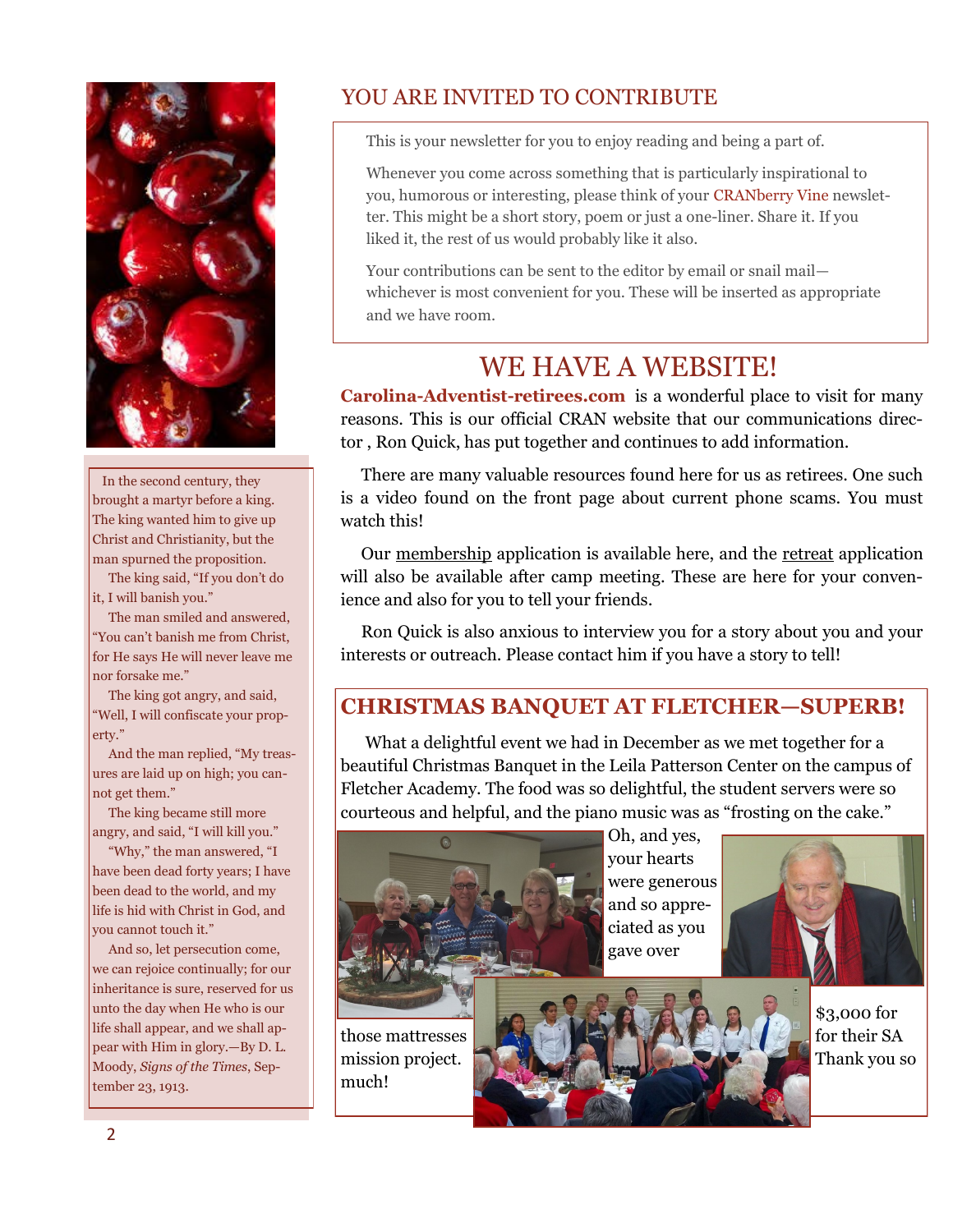

#### **CRANBERRIES — so good for you!**

**Surprise for you this time! See how I got "cranberries" sneaked in!** 

#### **This is an over-the-top delicious soup, besides being nutritious!**

#### **PASTA FAGIOLI WITH CRANBERRY BEANS AND KALE**

| 1 cup dried cranberry beans or pinto               | 1 teaspoon dried oregano                                                                    |  |
|----------------------------------------------------|---------------------------------------------------------------------------------------------|--|
| beans                                              | 1/4 teaspoon smoked paprika<br>1 teaspoon salt<br>1 cup small pasta (whole grain preferred) |  |
| $1/2$ medium onion, chopped                        |                                                                                             |  |
| 1 rib celery, chopped                              |                                                                                             |  |
| 4 cloves garlic, minced                            | 3 cups vegetable broth or water                                                             |  |
| 1/4 teaspoon dried rosemary                        | 3 cups fresh kale chopped (remove                                                           |  |
| 1-14.5 oz can diced tomatoes with green<br>chilies | stems)                                                                                      |  |
|                                                    | 11/2 tablespoons nutritional yeast flake                                                    |  |

1 1/2 teaspoons dried basil

 Soak the beans overnight in cool water. In the morning, drain the beans and set aside.

 Heat a large kettle over medium heat. Add the onion and a tablespoon of water to saute, until the onion begins to soften. Add the celery, garlic and rosemary, cooking for another 2 minutes.

 Add the tomatoes, basil, oregano and the paprika. Heat, stirring until hot. Add the drained beans and vegetable broth and salt. Cover and bring to a boil, then reduce the heat to low and simmer until the beans are tender, 1 hour 30 minutes to 2 hours.

 Add the uncooked pasta. Cook 8-10 minutes until pasta is al dente. Add the kale, cover the pot, and cook on low for 3-5 minutes. Add nutritional yeast. Serves 5 — contributed by Sharryn Mahorney

#### CRAN BOARD MEMBERS

| President, Barry Mahorney                      | 828-391-8233 | elderbarry7@yahoo.com     |
|------------------------------------------------|--------------|---------------------------|
| Vice-president, Sam Leonor                     | 828-367-6502 | seleonor@gmail.com        |
| Treasurer, Carol Hayes                         | 828-595-3118 | chayes1940@gmail.com      |
| Asst Treasurer, Joy Thomas                     | 240-310-5662 | joyfulthomas@icloud.com   |
| Secretary, Peggy Peterson                      | 937-694-9660 | peggy.merle@yahoo.com     |
| Asst Secretary, Ellen O'Connor                 | 828-684-9356 | ellensh44@aol.com         |
| Newsletter Editor, Sharryn Mahorney            | 828-391-8233 | elderbarry7@yahoo.com     |
| Communications, Ron Quick                      | 704-609-1919 | ronaldquick@me.com        |
| Hosting Chairperson, Linda Potgeiter           | 828-697-7664 | ladylindafy@bellsouth.net |
| Decorating Chairperson, Linda Miller           | 704-898-4694 | mmggngr9@gmail.com        |
| Pictorial Directory Coordinator, Carol Johnson | 919-859-1550 | cnihome1@gmail.com        |
| Candid Photographer, Owen Spencer              | 828-606-2844 | oespencer@yahoo.com       |

 Two women dwelt beside a road. One lived within a home of wealth, the other dwelt beneath a smaller roof.

 A beggar clad in rags one day asked the smaller house to let him have a crust of bread. The woman made reply, "Go yonder to the wealthy house, for she can give you many crusts of bread. It is her task to give to such as you."

 The beggar's eyes grew sad. He faintly said, "I have just come from there, but she would give no crust of bread."

 "What!" the woman cried, "she turned you from her door? The wretch! Here, man, I'll share with you what she should give."

 That night, while in a dream, an angel came to her who had given the crust of bread. He asked what she had done that day. She answered that she had given bread to those who asked; and then related how the woman of the wealthy house refused her bread and gold to those who needed it. And then she said, "I would feel condemned if I were such as she who never shares her wealth with poor humani $ty-$ "

 "Stop!" the angel spoke. "You say that you are not as she? Go view thyself and thou shalt find that she hoards only gold, while you have hoarded hate."—By Madge H. Morrill, *Signs of the Times*, May 15, 1934.